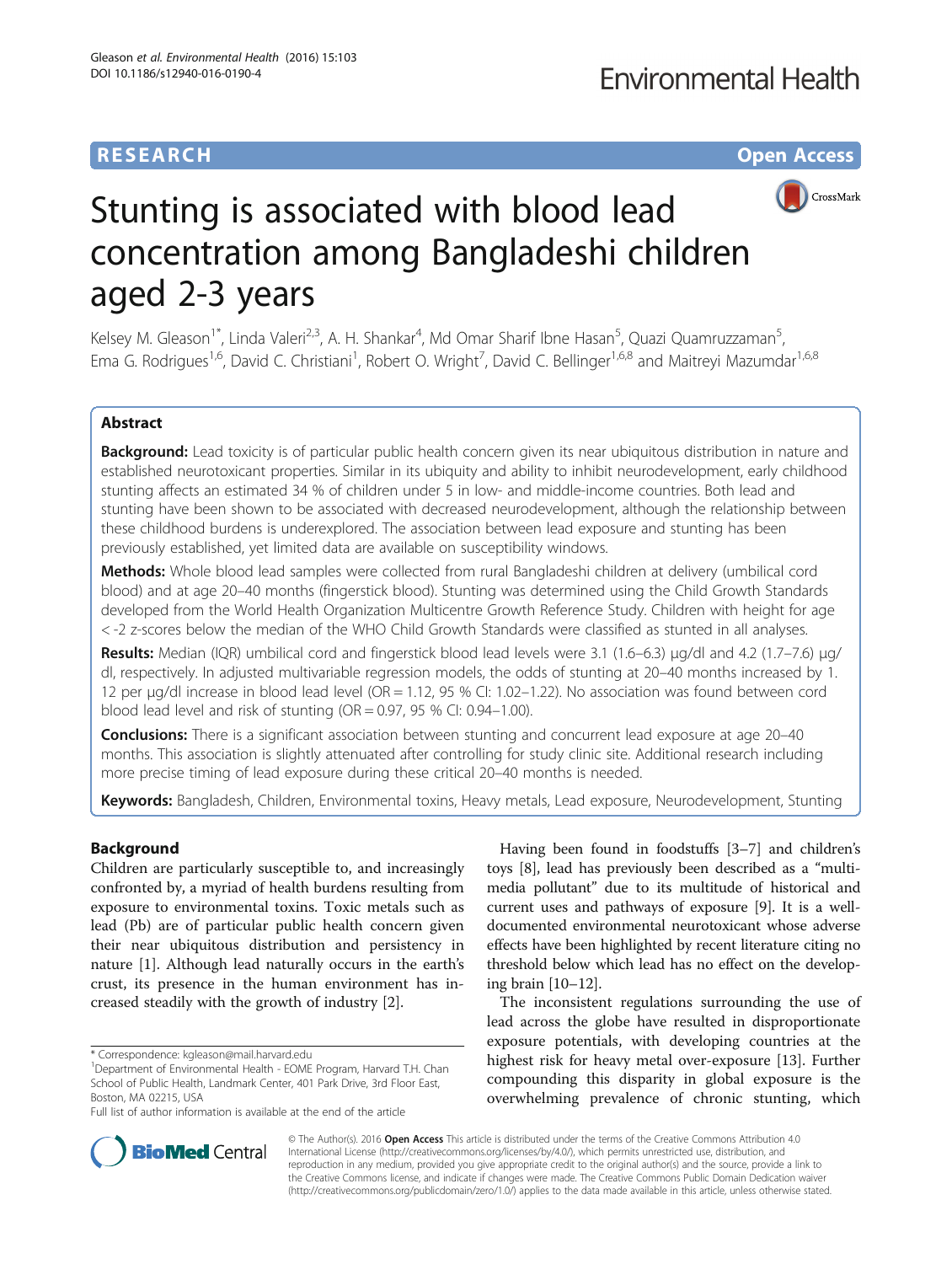affects an estimated 34 % of children younger than 5 years in low- and middle-income countries [\[14](#page-7-0)]. Growth potential has been shown to be similar across all countries, indicating that stunting occurs as a result of chronic malnutrition rather than genetic differences [[15](#page-7-0), [16\]](#page-7-0). More than 200 million children under 5 years of age are currently estimated to fail to reach their cognitive development potential because of poor health, poverty, and poor nutrition [\[17](#page-7-0)]. In addition, similar to the neurodevelopmental effects of lead, a growing body of evidence has shown that stunting, an indicator of chronic malnutrition, is associated with reduced educational attainment [[17](#page-7-0)] and neurodevelopment including lower achievement levels, IQ, and higher order cognitive processing [[18](#page-7-0)–[20](#page-8-0)].

Bangladesh is one such developing country that is particularly vulnerable to high levels of lead exposure due to the country's poorly enforced environmental regulations [[21](#page-8-0), [22\]](#page-8-0) and high prevalence of malnutrition [[23\]](#page-8-0). The specific objectives of this study were to investigate the association between blood lead level and chronic malnutrition among children in rural Bangladesh and to identify a critical window of exposure for the effect of lead on chronic malnutrition. We hypothesized that concurrent rather than in utero lead exposure would be more highly associated with chronic malnutrition among children in rural Bangladesh.

## **Methods**

### Subject selection

Details of the recruitment strategy, eligibility criteria, and sample collection from children participating in this study have been published previously [\[24, 25\]](#page-8-0). Briefly, participants were members of a longitudinal birth cohort established in rural Bangladesh to study the health effects of prenatal and early childhood exposures to metals in the environment. Between 2008 and 2011, pregnant women in the Sirajdikhan and Pabna Upazilas of Bangladesh were enrolled and followed through pregnancy. Gestational age was determined by first trimester ultrasound. Between 2010 and 2013, when children were aged 12 to 40 months, healthcare workers from Dhaka Community Hospital (DCH) invited families to enroll their children in follow-up studies; all children born to mothers in the original study were eligible. Informed consent was provided by the parents of all participants before enrollment. The Committee for Clinical Investigation at Boston Children's Hospital (BCH) ceded review of this study to the Harvard T.H. Chan School of Public Health (Harvard Chan School). The Human Research Committees at the Harvard Chan School and DCH approved this study.

A total of 1613 pregnant women were enrolled in the reproductive outcomes study. Over the course of the study, 123 women were lost to follow-up, 125 women no longer wished to participate in the study, and 132 pregnancies resulted in miscarriage, 75 in stillbirth, and 5 in twin births, resulting in 1153 mothers and their children participating in this study. A total of 815 children participated in complete neurodevelopmental assessments; 624 of these included fingerstick blood lead measurements at age 20 to 40 months. Complete data for cord blood lead concentration, fingerstick blood lead concentration, water metal concentrations, and stunting outcomes were available for 618 children, and this comprises the study sample for the current analysis.

## Environmental exposure assessment

Lead exposure was assessed using blood samples collected at two time points: umbilical cord blood at birth, representing prenatal lead exposure, and fingerstick blood at 20 to 40 months of age, representing early childhood exposure. Umbilical cord blood samples were collected in trace metal-free tubes and were analyzed for lead at the Trace Metals Laboratory at the Harvard Chan School. Umbilical cord blood samples were first weighed  $(-1, g)$  and digested for 24 h in 2 mL of concentrated nitric acid. The samples were then treated with 1 mL of 30 % hydrogen peroxide per 1 g of blood and left overnight. Samples were subsequently diluted to 10 mL with deionized water. Blood lead concentrations were measured using a dynamic reaction cell-inductively coupled plasma mass spectrometer (DRC-ICP-MS, DRC II, Perkin Elmer). Analyses were performed using an external calibration method, with lutetium as the internal standard for lead. Continual calibration standards and a standard reference solution (NIST 1643e: Metals in Water) were used to monitor precision and accuracy of the analysis. The final reported value in this study was an average of 5 replicate measurements for each individual sample.

Fingerstick blood lead concentrations were measured using portable LeadCare II instruments (Magellan Diagnostics, Billerica, MA, USA) that have a reportable range of 3.3–65 μg/dL. A subset of samples was obtained via venipuncture for confirmation. Before testing, study staff washed the children's hands to avoid contaminating the blood sample with lead from the skin. Each child's finger was pricked with a single-use lancet, and a 50 μL capillary tube was filled after discarding the first droplet. Daily quality-assurance measures were performed according to the user's manual.

Quality control measures for blood measurements included analysis, procedural blanks, duplicate samples, spiked samples, and analysis of a certified reference material (NIST 955b: bovine blood for lead) to monitor for contamination, accuracy, and recovery rates. Recovery rates for lead in quality control and spiked samples ranged from 81 to 108 %, and precision was measured as percent relative standard deviation (SD), with a result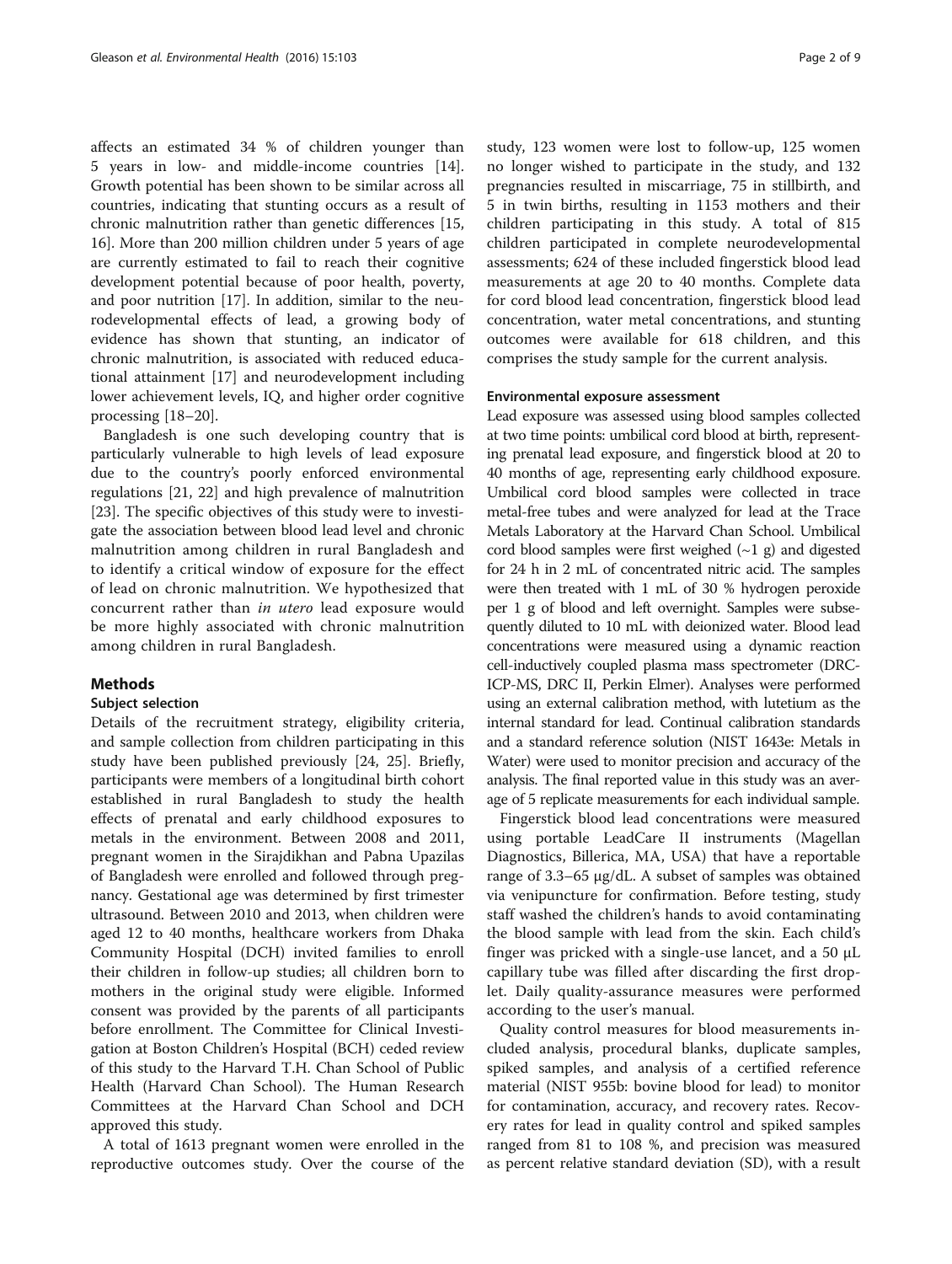of less than 3 % for lead. The average limit of detection  $(LOD)$  was 0.2 μg/dL.

Water samples were collected at four time points: 1) enrollment of mothers, 2) 1 month postpartum, 3) 12 months of age, and 4) 20 to 40 months of age. The average arsenic/manganese exposure value across these four visits was used in all analyses [[26](#page-8-0)]. Arsenic and manganese concentrations were measured using water samples collected from tube wells identified by enrolled mothers as the household's primary source of drinking water. Water samples were collected in 50 ml polypropylene tubes (BD Falcon, BD Bioscience, Bedford, MA), preserved with Reagent Grade nitric acid (Merk, Germany) to a pH < 2, and stored at room temperature. Analysis of all arsenic and manganese samples was conducted using inductively coupled plasma mass-spectrometry (ICP-MS) (Spectrum Analytical, Inc., Agawam, MA USA) following U.S. Environmental Protection Agency (EPA) method 200.8 [[27](#page-8-0)].

## **Stunting**

Stunting status of children was determined using the World Health Organization (WHO) macros (Version 3.2.2). This software utilizes the Child Growth Standards developed from the WHO Multicentre Growth Reference Study (MGRS) [[16](#page-7-0)]. These standards aim to provide a single international standard of physiological growth for all children from birth to 5 years of age. Applying this international standard, children with height for age < -2 zscores below the median of the WHO Child Growth Standards were classified as stunted in all analyses.

## Covariates

At the time of enrollment of the mothers, trained study staff administered a questionnaire targeting maternal demographics and medical history. Data on education, smoking history, and maternal weight were also collected during this visit.

Infant sex and length were recorded at birth. A food frequency questionnaire was administered prior to the birth of the child. A measure of maternal protein intake during pregnancy was derived from frequency of consumption (times consumed per week) of fish, meat, and egg, to account for potential confounding by mother's nutritional status. Protein intake was coded as a categorical variable indicating weekly protein consumption as high (>26 units of protein), medium (12.5–26 units of protein), and low (<12.5 units of protein).

During the follow-up study, trained interviewers administered the Home Observation for Measurement of the Environment (HOME) Inventory that had been previously translated and adapted for use in Bangladesh [\[28\]](#page-8-0). The HOME Inventory measures the quality and quantity of stimulation and support available to the child in the home

environment. The HOME Inventory is comprised of 7 sub scales that were summed into one composite HOME Inventory variable.

At the 20- to 40-month home visit, trained study staff also administered the Edinburgh Postnatal Depression Scale (EPDS) to mothers [[29\]](#page-8-0) as a measure of depressive symptoms.

## Statistical methods

All statistical procedures were performed using RStudio version 0.98.1087. To investigate the potential for differences in demographics and exposure profiles between the two study sites, descriptive statistics and metal distributions were examined for all variables by clinic. We considered the presence of effect modification by study site and stratified our analysis.

A multivariate logistic regression model was constructed by including covariates selected through review of the literature. Blood lead concentration at birth (cord blood) was modeled as a continuous variable. Fingerstick blood lead concentration took a non-linear form in the association with stunting, and we modeled this variable using a quadratic effect. In this analysis, the primary outcome of interest, stunting, was modeled as a dichotomous variable, indicating the presence or absence of stunting. Maternal weight, maternal education, maternal protein intake, and HOME Inventory score were all modeled as continuous variables. Average water arsenic and manganese levels were included as continuous variables in the model to account for differences in the distribution of the metals between sites.

Initial models included EPDS as a measure of maternal depression; however, inclusion of this variable reduced our sample size by 44 % ( $n = 346$ ), and this variable was not included in our final model. We further considered the possibility of unmeasured confounding by study site and initially included an indicator variable for clinic site in our model. After inclusion of all known predictors and confounders, including EPDS, study site was not found to be statistically significant ( $p = 0.19$ ).

## Results

Selected demographic characteristics stratified by study site (Pabna and Sirajdikhan) are presented in Table [1](#page-3-0). Exposure distributions of lead, arsenic, and manganese are shown in Table [2](#page-3-0). Fingerstick blood lead concentrations obtained using the portable LeadCare II instruments were confirmed using a subset of samples obtained via venipuncture  $(r = 0.80)$ .

Examination of the stratified demographics highlights several differences between study sites. Compared to children from Pabna, children from Sirajdikhan were more likely to be stunted (62.2 % vs. 42.6 %) but were less likely to be exposed to cigarette smoke (33.9 % vs. 49.8 %).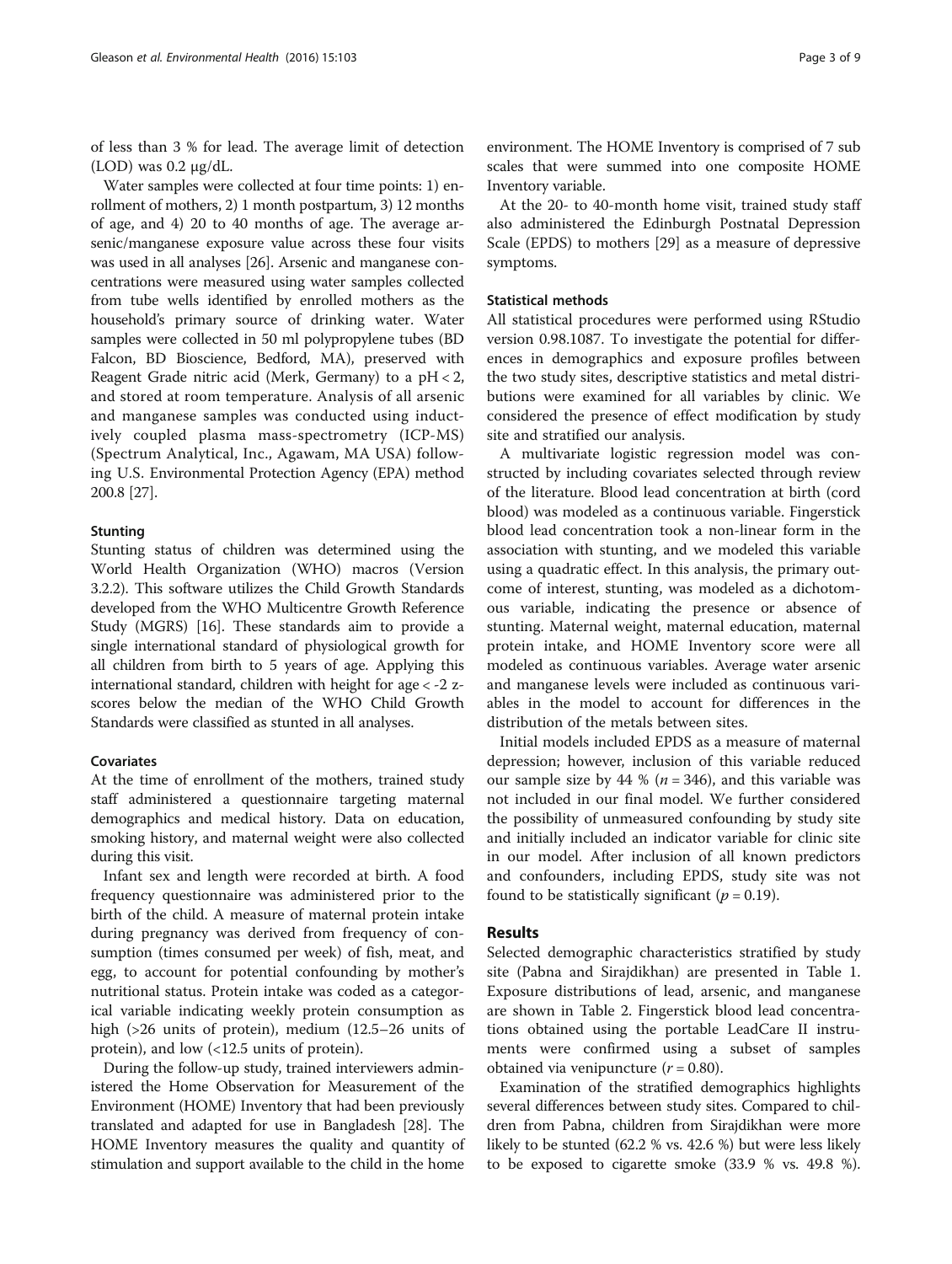|                                    | Current Study Population ( $n = 618$ ) | Pabna ( $n = 317, 51.3$ %) | Sirajdikhan (n = 301, 48.7 %) |
|------------------------------------|----------------------------------------|----------------------------|-------------------------------|
|                                    | Number (%)                             |                            |                               |
| Sex                                |                                        |                            |                               |
| Male                               | 307 (49.7)                             | 156 (49.2)                 | 151 (50.2)                    |
| Female                             | 311 (50.3)                             | 161 (50.8)                 | 150 (49.8)                    |
| <b>Stunting Status</b>             |                                        |                            |                               |
| Stunted                            | 324 (52.4)                             | 135 (42.6)                 | 189 (62.2)                    |
| Not Stunted                        | 294 (47.6)                             | 182 (57.4)                 | 112 (37.2)                    |
| Child Smoke Exposure               |                                        |                            |                               |
| Exposed                            | 260 (42.1)                             | 158 (49.8)                 | 102 (33.9)                    |
| Not Exposed                        | 358 (57.9)                             | 159 (50.2)                 | 199 (66.1)                    |
| Mother's education                 |                                        |                            |                               |
| Primary or less                    | 285 (46.1)                             | 141 (44.5)                 | 144 (47.8)                    |
| Secondary or greater               | 333 (53.9)                             | 176 (55.5)                 | 157 (52.2)                    |
| Mother's Protein                   |                                        |                            |                               |
| Low                                | 139 (22.5)                             | 1(0.3)                     | 138 (45.8)                    |
| Medium                             | 336 (54.4)                             | 184 (58.0)                 | 152 (50.5)                    |
| High                               | 143 (23.1)                             | 132 (41.6)                 | 11(3.7)                       |
|                                    | Mean (SD)                              |                            |                               |
| Birth Gestational Age (weeks)      | 37.9 (2.0)                             | 37.1(2.0)                  | 38.8 (1.6)                    |
| Missing                            | $\overline{2}$                         | $\overline{2}$             | 0                             |
| Age (months)                       | 28 (2.9)                               | 27.8 (2.8)                 | 28.3 (3.0)                    |
| Mother's Weight at Enrollment (kg) | 46.6 (7.6)                             | 45.1(7.1)                  | 48.1 (7.9)                    |
| Mother's Height (cm)               | 151.4 (5.6)                            | 151.1(5.1)                 | 151.7(6.2)                    |
| Child's Birth Weight (kg)          | 2.85(0.4)                              | 2.8(0.5)                   | 2.9(0.3)                      |
| $n(%) \leq 2.5 kg$                 | 90 (14.6)                              | 71 (22.4)                  | 19(6.3)                       |
| Child's Birth Length (cm)          | 46.6 (2.4)                             | 46.9 (2.3)                 | 46.2 (2.5)                    |
| <b>HOME Score</b>                  | 42.7(2.6)                              | 41.5(2.7)                  | 44 (1.8)                      |
| Missing                            | 0                                      | $\mathcal O$               | $\mathcal{I}$                 |
| Maternal Depression                | 15.2(2.8)                              | 15.3(2.1)                  | 15.1(3.5)                     |
| Missing                            | 272                                    | 125                        | 147                           |

## <span id="page-3-0"></span>Table 1 Demographics of population, stratified by study site

## Table 2 Heavy metal exposure distribution

|                                   | Total Study Population | Pabna               | Sirajdikhan          |  |
|-----------------------------------|------------------------|---------------------|----------------------|--|
|                                   | $(n = 618)$            | $(n=317)$           | $(n = 301)$          |  |
|                                   | Median (IQR)           |                     |                      |  |
| Umbilical Cord Blood Lead (µg/dL) | $3.1(1.6-6.3)$         | $1.6(1.1-2.4)$      | $6.2(4.0-9.4)$       |  |
| $n$ (%) ≥ 5 µg/dL                 | 206 (33.3)             | 17(5.4)             | 189 (62.8)           |  |
| Blood Lead 20-40 months (µg/dL)   | $4.2(1.7-7.6)$         | $1.7(1.7-3.7)$      | $7.3(5.3-8.2)$       |  |
| $n$ (%) ≥ 5 µg/dL                 | 282 (45.6)             | 43 (13.6)           | 239 (79.4)           |  |
| Average Water Arsenic (µg/L)      | $13.4(1.9-66.3)$       | 34.6 (8.2-120.7)    | $3.3(1.2 - 19.5)$    |  |
| Average Water Manganese (µg/L)    | 625.5 (368.6-1066.0)   | 569.0 (344.3-993.3) | 750.3 (431.8-1148.0) |  |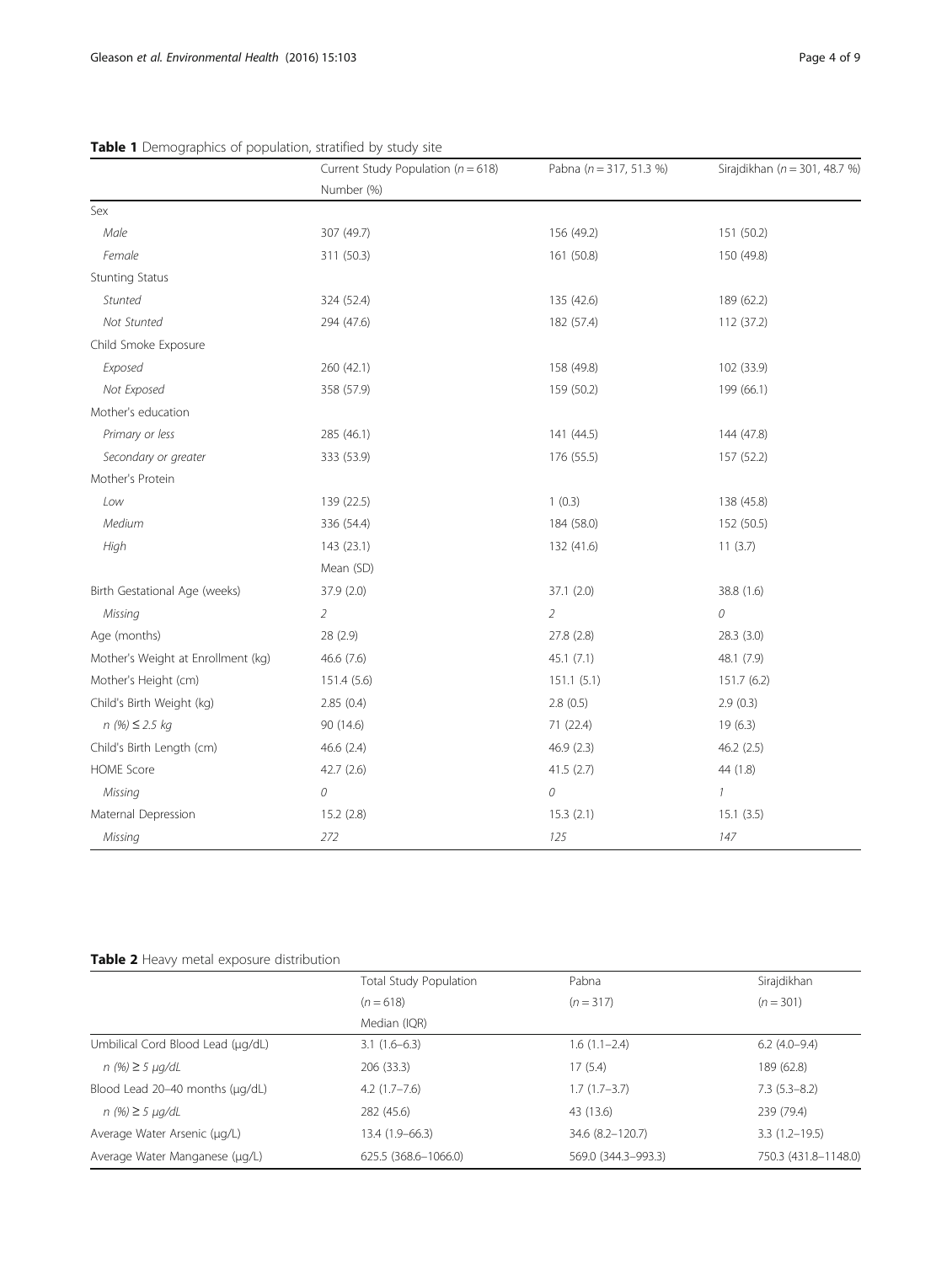Additionally, the metal exposure profiles differ between the two study sites. Compared to children from Pabna, children from Sirajdikhan were more likely to have blood lead levels that exceed the Centers for Disease Control and Prevention (CDC) lead exposure reference level of 5 μg/dL for children aged 1–5 [\[30\]](#page-8-0), both at birth (62.8 % vs. 5.4 %) and at 20–40 months of age (79.4 % vs. 13.6 %). Additionally, compared to children from Pabna, children from Sirajdikhan had higher average manganese exposure (median μg/L [IQR]: 750.3 [431.8–1148.0] vs. 569.0 [344.3–993.3]), but lower average arsenic exposure (median μg/L [IQR]: 3.3 [1.2–19.5] vs. 34.6 [8.2–120.7]).

Demographic characteristics of stunted versus nonstunted children were also examined (Table 3). Of all children in this study, 52.4 % were classified as stunted. As compared to their non-stunted peers, these stunted children were less likely to be exposed to cigarette smoke (38.6 % vs. 45.9 %) and less likely to have mothers who had achieved a secondary education or greater (47.5 % vs. 60.9 %). In addition, as compared to non-stunted children, stunted children had lower average water arsenic concentration (mean μg/L [sd]: 48.4 [88.0] vs. 68.1 [130.7]), but higher average water manganese exposure (mean μg/L [sd]: 813.3 [582.2] vs. 745.1 [554.6]). Stunted children also had a higher mean blood lead level at 20–40 months as compared to non-stunted children (mean μg/dL [sd]: 6.2  $[5.0]$  4.6  $[4.1]$ ).

Because the sample under study is a subset of a larger population-based cohort, we evaluated selection bias by comparing the distribution of participant demographics and exposure profiles between our included study population and the excluded population. Evaluation of the distribution of demographics between our study population and the excluded population show important differences only between the age of the child at the second lead collection time point ( $p = 0.03$ ) and the measure of mother's protein consumption ( $p < 0.01$ ) (see Additional file [1](#page-7-0): Table S1). No important differences were found in exposure distributions for blood lead at either time point, for water arsenic, or for water manganese (see Additional file [1:](#page-7-0) Table S2).

Table [4](#page-5-0) displays the results of multivariable regression models for the association between lead exposure at birth and at 20 to 40 months of age and stunting at 20 to 40 months. In both models, lead exposure at 20 to 40 months was modeled allowing for a quadratic association. Of the confounders considered, this model revealed the strongest predictors of stunting status to be mother's education, height, and protein intake during pregnancy. No other potential confounders included in the model were found to be significant predictors of stunting status.

The association between concurrent lead exposure and stunting was found to be non-linear, with an

|                                           | <b>Table 3</b> Demographics and metal exposures of study |
|-------------------------------------------|----------------------------------------------------------|
| population, stratified by stunting status |                                                          |

|                                    |                        | Total Population ( $n = 618$ ) |  |
|------------------------------------|------------------------|--------------------------------|--|
|                                    | Stunted<br>$(n = 324)$ | Not Stunted<br>$(n = 294)$     |  |
| Demographics                       | Number (%)             |                                |  |
| Sex                                |                        |                                |  |
| Male                               | 159 (49.1)             | 148 (50.3)                     |  |
| Female                             | 165(50.9)              | 146 (49.7)                     |  |
| <b>Stunting Status</b>             |                        |                                |  |
| Stunted                            | 324 (52.4)             |                                |  |
| Not Stunted                        |                        | 294 (47.6)                     |  |
| Child Smoke Exposure               |                        |                                |  |
| Exposed                            | 125 (38.6)             | 135 (45.9)                     |  |
| Not Exposed                        | 199 (61.4)             | 159 (54.1)                     |  |
| Mother's education                 |                        |                                |  |
| Primary or Less                    | 170 (52.5)             | 115 (39.1)                     |  |
| Secondary or Greater               | 154 (47.5)             | 179 (60.9)                     |  |
| Mother's Protein                   |                        |                                |  |
| Low                                | 101 (31.2)             | 38 (12.9)                      |  |
| Medium                             | 168 (51.9)             | 168 (57.1)                     |  |
| High                               | 55 (17.0)              | 88 (29.9)                      |  |
|                                    | Mean (SD)              |                                |  |
| Birth Gestational Age (weeks)      | 38.0 (2.0)             | 37.9 (2.0)                     |  |
| Missing                            | 2                      | 0                              |  |
| Age (months)                       | 28.1 (2.9)             | 28.0(2.9)                      |  |
| Mother's Weight at Enrollment (kg) | 46.0 (7.4)             | 47.2 (7.8)                     |  |
| Mother's Height (cm)               | 150.4 (5.6)            | 152.4 (5.5)                    |  |
| Child's Birth Weight (kg)          | 2.9(0.4)               | 2.9(0.4)                       |  |
| Child's Birth Length (cm)          | 46.2 (2.7)             | 46.9 (2.0)                     |  |
| <b>HOME Score</b>                  | 42.7(2.5)              | 42.7(2.7)                      |  |
| Missing                            | 1                      | 0                              |  |
| Maternal Depression                | 15.0(2.9)              | 15.4(2.8)                      |  |
| Missing                            | 141                    | 132                            |  |
| <b>Heavy Metal Exposures</b>       | Mean (SD)              |                                |  |
| Umbilical Cord Blood Lead (µg/dL)  | 5.1(5.2)               | 4.9(7.8)                       |  |
| Blood Lead 20-40 months (µg/dL)    | 6.2(5.0)               | 4.6(4.1)                       |  |
| Average Water Arsenic (µg/L)       | 48.7 (88.0)            | 68.1 (130.7)                   |  |
| Average Water Manganese (µg/L)     | 813.3 (582.1)          | 745.1 (554.6)                  |  |

increasing probability of stunting at higher lead levels (Fig. [1](#page-5-0)). These results further indicate a significant positive association between blood lead at 20 to 40 months and stunting at 20 to 40 months ( $OR = 1.12$ ; 95 % confidence interval [CI]: 1.02–1.22). No significant association was found between blood lead level at birth and stunting at 20 to 40 months ( $OR = 0.98$ ; 95 % CI: 0.95–1.01). The odds of stunting at 20 to 40 months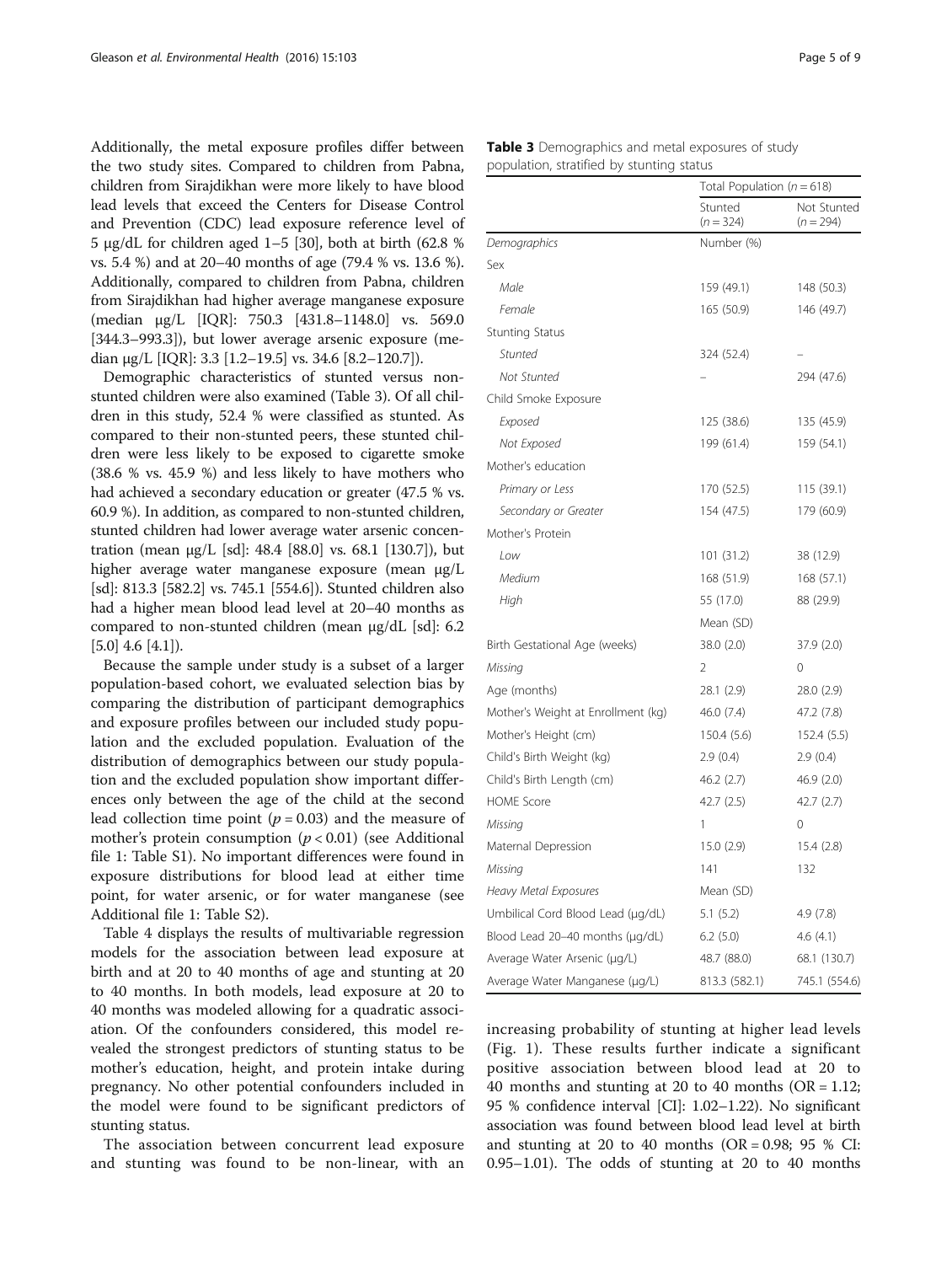<span id="page-5-0"></span>Table 4 Associations between blood lead level and stunting status

|                                  | Unadjusted for<br>Clinic Site |               | Adjusted for Clinic Site<br>and Maternal Depression |               |
|----------------------------------|-------------------------------|---------------|-----------------------------------------------------|---------------|
|                                  | OR.                           | C             | OR.                                                 | CI            |
| Blood Lead Level                 |                               |               |                                                     |               |
| Umbilical Cord Blood             | 0.98                          | $0.95 - 1.01$ | 0.97                                                | $0.93 - 1.00$ |
| $20-40$ months                   | 1.12                          | $1.02 - 1.22$ | 1.15                                                | $1.00 - 1.33$ |
| Mother's Protein <sup>a</sup>    | 0.60                          | $0.44 - 0.80$ | 0.7                                                 | $0.42 - 1.14$ |
| Mother's Education               | 0.78                          | $0.63 - 0.96$ | 0.71                                                | $0.53 - 0.94$ |
| Mother's Weight <sup>b</sup>     | 0.99                          | $0.96 - 1.01$ | 0.99                                                | $0.95 - 1.02$ |
| HOME Scoreb                      | 0.96                          | $0.89 - 1.03$ | 0.97                                                | $0.88 - 1.06$ |
| Maternal Depression <sup>b</sup> |                               |               | 0.97                                                | $0.89 - 1.06$ |
| Smoke Exposure                   | 0.82                          | $0.58 - 1.17$ | 0.94                                                | $0.59 - 1.51$ |
| Mother's Height                  | 0.94                          | $0.91 - 0.97$ | 0.93                                                | $0.88 - 0.97$ |
| Average Water Manganese          | 1.00                          | $1.00 - 1.00$ | 1.0                                                 | $1.00 - 1.00$ |
| Average Water Arsenic            | 1.00                          | $1.00 - 1.00$ | 1.0                                                 | $1.00 - 1.00$ |
| Clinic Site                      |                               |               |                                                     |               |
| Sirajdikhan                      |                               |               | reference                                           |               |
| Pabna                            |                               |               | 0.57                                                | $0.27 - 1.18$ |

<sup>a</sup>A measure of mother's protein was derived from frequency (times consumed per week) of fish, meat and egg consumption

**b**These measurements were taken at enrollment of the mothers, which occurred at approximately 18 weeks into their pregnancy

increase by 1.12 per one unit increase from zero in blood lead level at 20 to 40 months.

For interpretability, an additional logistic regression model was used to assess the relationship between an increase from the first and third quartile of blood lead at 20 to 40 months and stunting. Results of this model indicate that those children who have a blood lead level greater than the third quartile of exposure at 20 to 40 months (7.6 μg/dL) have 2.6 (95 % CI: 1.4–5.0)



greater odds of being stunted as compared to children who have a blood lead level below the first quartile of exposure at 20 to 40 months  $(1.7 \mu g/dL)$ .

A sensitivity analysis was conducted by adding an indicator variable for clinic site to the previously described multivariable logistic regression model. Results from this clinic-adjusted model again indicate a non-linear relationship between blood lead at 20 to 40 months and stunting status. These results support the findings from the clinic-unadjusted model, again indicating a positive association between blood lead at 20 to 40 months and stunting at 20 to 40 months ( $OR = 1.15$ ). This result, however, was found to be borderline statistically significant ( $p = 0.06$ ; 95 % CI: 1.0–1.33). Again, no statistically significant association was found between blood lead level at birth and stunting at 20 to 40 months ( $OR =$ 0.97; 95 % CI: 0.93–1.00). Adjusting for clinic, the odds of stunting at 20 to 40 months increase by 1.15 per one unit increase in blood lead level at 20 to 40 months.

## **Discussion**

Results of this study demonstrate a positive association between concurrent blood lead concentration and stunting at age 20 to 40 months. In utero lead exposure was also associated with stunting at age 20 to 40 months; however, this association was not as strong and was not statistically significant. This suggests that early childhood may be a critical window for the effect of lead on stunting. Albeit slightly attenuated, this association was shown to persist even after controlling for study clinic site, providing further evidence for the robustness of this finding.

The positive association between early life lead exposure and stunting has been reported previously [[31](#page-8-0)–[34](#page-8-0)], but several studies have cast doubt upon this relationship by reporting no association between early life lead exposure and stunting or inhibited vertical growth [\[35](#page-8-0)]. Attempts at investigating the relationship between multiple insults of lead exposure during early life and stunting have also reported inconsistent findings, with several studies reporting insignificant findings [[33](#page-8-0)], including three longitudinal studies [\[36](#page-8-0)–[38\]](#page-8-0). Other longitudinal studies, however, have reported significant negative effects of lead on the overall growth of children. One such study, the Mexico City Prospective Lead Study, highlights the negative association between childhood head circumference at 6 months and prenatal maternal blood lead levels [\[39](#page-8-0)]. Another study reported an association between children's lead levels and reduction in stature at age 15 months, yet only among those children whose mothers had a prenatal lead level greater than 7.7 μg/dL [\[40\]](#page-8-0).

Failure to achieve full growth potential, particularly in the form of stunting, has been shown to compromise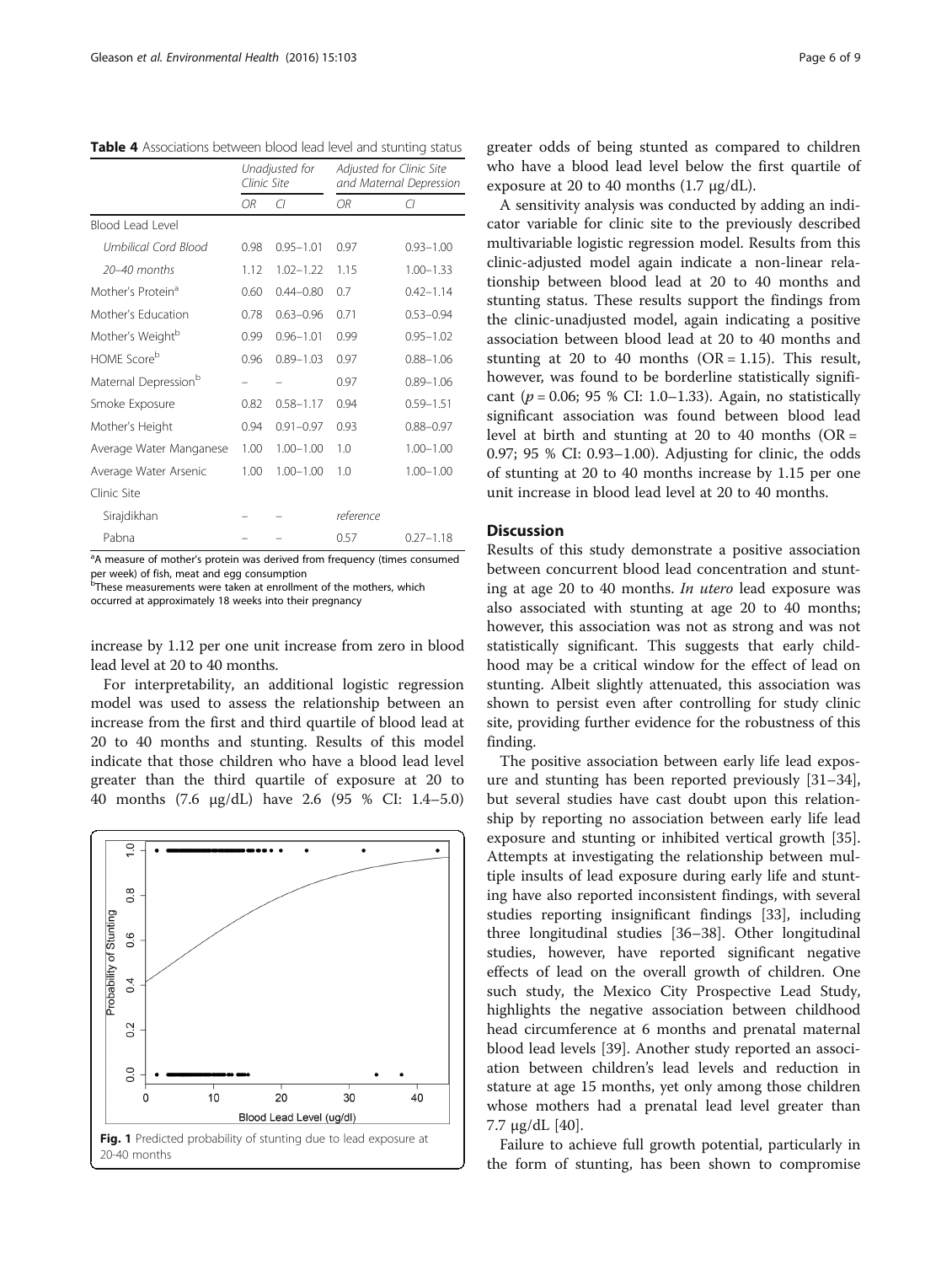overall childhood development, resulting in both immediate and long-term negative health outcomes. Because it reflects the accumulated, permanent, and long-term effects of deficiency in early childhood nutrition, stunting is widely considered the best epidemiological indicator for assessing chronic malnutrition [[41\]](#page-8-0). Early life stunting has been shown to be associated with increased insulin resistance [\[42\]](#page-8-0), altered fat metabolism [\[43](#page-8-0)], increased risk for chronic disease [\[44](#page-8-0)], impaired immune function [\[45](#page-8-0)], and increased risk of hypertension and cardiovascular disease [[46\]](#page-8-0). Compounding these later life morbidities is the strong body of evidence consistently demonstrating the association between stunting and cognitive deficits [[18,](#page-7-0) [20](#page-8-0), [47](#page-8-0)]. In the absence of intervention, this cognitive delay resulting from childhood stunting has been found to persist in later life [\[17](#page-7-0)]. Research from randomized trials, however, shows that improving child nutritional status and growth, is associated with concurrent benefits in motor development, mental development, and overall cognitive ability [[48](#page-8-0)–[50](#page-8-0)], yet children who experience early life stunting fail to achieve the same cognitive development as their never-stunted peers [\[49](#page-8-0), [51](#page-8-0)].

Although the positive association between early life lead exposure and stunting has been established in the literature, little research has been done to understand potential windows of exposure for the susceptibility of stunting due to lead. A large body of literature exists to identify periods of opportunity for interventions to mitigate the effects of early life stunting [\[52](#page-8-0), [53\]](#page-8-0), yet such literature excludes the effect of lead on stunting. By identifying a growth period during which children are at an increased risk of stunting from lead exposure, our study is able to fill this gap in the literature. In doing so, we demonstrate that nutritional interventions alone are likely not sufficient to reduce later-life stunting in children in developing countries, and that such intervention programs should include reducing early life lead exposure during this critical window of development.

Our finding identifying the heightened susceptibility to the effects of lead on stunting during early childhood is consistent with various studies attempting to provide a mechanistic explanation for the association between early childhood lead exposure and stunting. Animal models suggest the possibility of several mechanistic pathways for this association, including lead-induced reduction in appetite in rats [[54](#page-8-0)], the direct effect of lead on growth plate development [[55\]](#page-8-0), and through disruption of early life bone accrual through disruption of osteoclast activity in rats [[56\]](#page-8-0).

Studies have consistently shown the possible role of lead alteration of hypothalamic-pituitary axis function through altered release of human growth hormone (GH) and insulin-like growth factor 1 (IGF-1). Rodent

studies have found an association between lead and suppressed GH release from the pituitary and decreased IGF-1 concentration [\[57](#page-8-0), [58](#page-8-0)]. Corroborating these animal models is a recent prospective cohort study that shows an association between increased blood lead level in peripubertal boys and decreased serum IGF-1 [[59](#page-8-0)].

The findings from these animal models and the recent cohort study offer a possible explanation for the inconsistent findings in studies that examine the effect of nutritional interventions on stunting. Previous research has demonstrated that catch-up growth in stunted children is possible both with [[60](#page-8-0)] and without [\[61, 62\]](#page-8-0) nutritional interventions, yet children who experience early life stunting are consistently shorter than their non-stunted peers. None of these studies adjust for the effect of lead on stunting or HG or IGF-1 secretion, leaving open the possibility that early life lead exposure may play a role in the differential height seen between stunted and non-stunted children even after catch-up growth occurs.

Although our research highlights the importance of concurrent, rather than in utero, lead exposure in predicting stunting at age 20 to 40 months, the precise timing of this postnatal lead exposure is unknown. This study makes the assumption that exposure levels during the first 20 to 40 months of age are constant. While the origin of lead exposure in this population is unknown [\[7\]](#page-7-0), it is likely that child exposure to lead occurs at the household level. Because this research required that all enrolled families remain in the same household for the duration of participation, lead exposure likely remained constant during the study period, thereby minimizing this limitation.

Because nutritional status is a well-documented predictor of early life stunting, our study is limited by our inability to comprehensively adjust for the nutritional status of the child. However, stunting is a form of proteinenergy malnutrition [\[63\]](#page-8-0), and protein deficiency has been shown to be a leading nutritional predictor of stunting [[64](#page-8-0)]. Adjusting for maternal protein intake is therefore likely to capture much of the effect of nutritional status on stunting, with the assumption that children are exposed to similar protein levels as their mothers.

Finally, our study may be limited by unmeasured confounding. While we considered both confounders and predictors of childhood stunting, unmeasured confounding is possible. To account for such unmeasured confounding, we ran a sensitivity analysis adding to our multivariable regression model an indicator for study clinic site. While including this variable adjusted for unmeasured confounders between study sites, it is possible that it resulted in an over-adjusted model. Because inclusion of this study clinic site variable may be either important or superfluous, results are shown for both the clinic adjusted and clinic unadjusted analyses.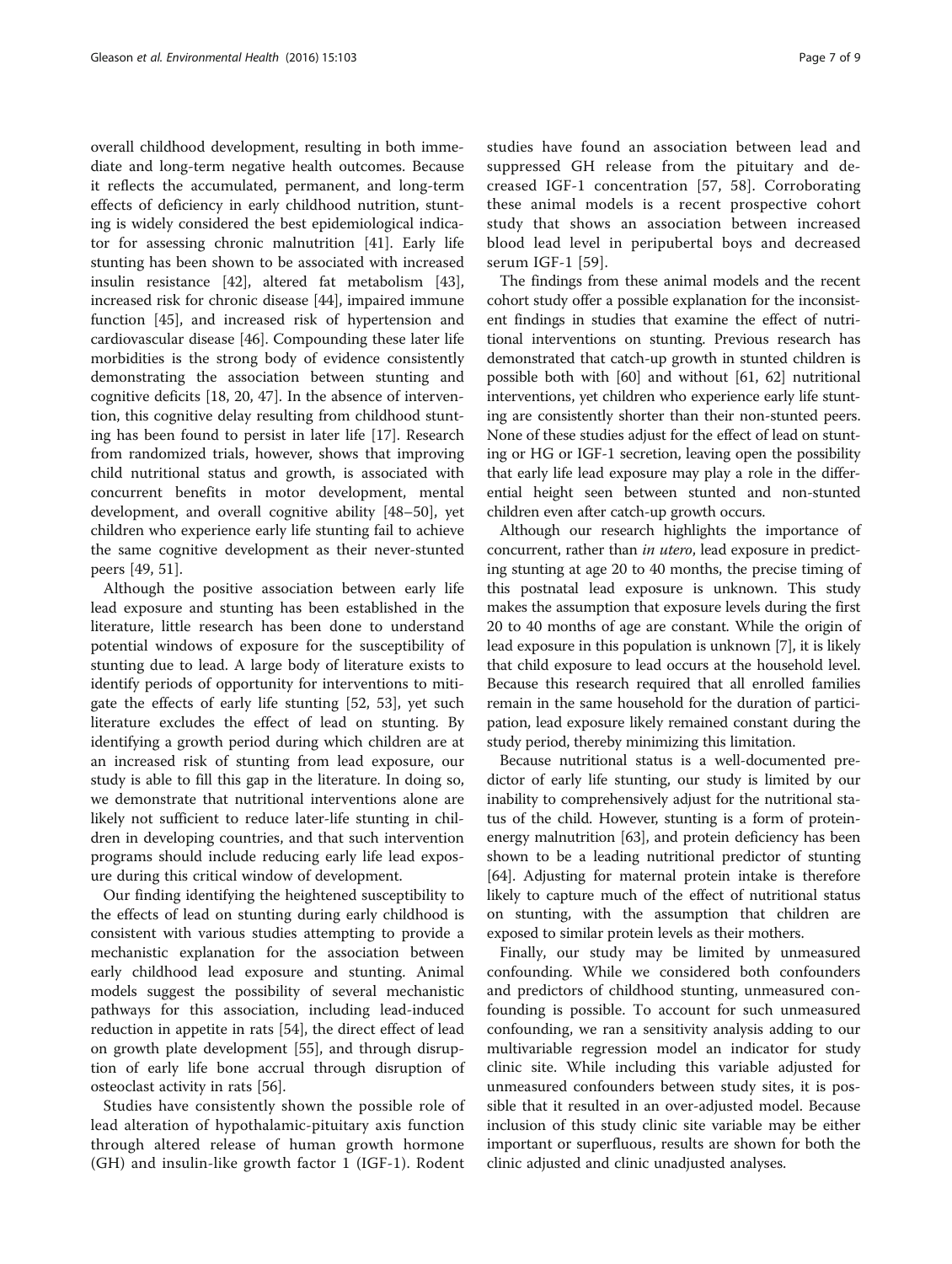<span id="page-7-0"></span>This study builds upon existing literature on lead exposure and chronic malnutrition by bridging the gap between environmental health and nutrition. Our use of blood samples to measure child lead exposure allowed us to have the most accurate measure of lead in utero and in early childhood [\[65, 66\]](#page-8-0). We were additionally able to adjust for a large number of potential confounders of the relationship between lead exposure and stunting as well as predictors of early life stunting. The prospective nature of this study is another strength. Finally, by identifying a critical window of exposure for the association between lead exposure and stunting, this research helps to inform broader public health interventions and provides insight into effective intervention strategies for reducing global stunting rates.

## Conclusions

There is a significant association between stunting and lead exposure at age 20 to 40 months. This association persists, albeit slightly attenuated, when controlling for study clinic site. Additional research is needed to identify when children are at greatest risk of lead-associated stunting during the 20 to 40 month period.

## Additional file

[Additional file 1: Table S1.](dx.doi.org/10.1186/s12940-016-0190-4) Demographics of total, current and excluded population. Table S2. Heavy metal exposure distribution of total, current and excluded population. (DOCX 30 kb)

#### Abbreviations

DCH: Dhaka community hospital; DRC-ICP-MS: Dynamic reaction cellinductively coupled plasma mass spectrometer; EPDS: Edinburgh postnatal depression scale; GH: Human growth hormone; HOME: Home observation for measurement of the environment inventory; ICP-MS: Inductively coupled plasma mass-spectrometry; IGF: Insulin-like growth factor

#### Acknowledgements

Not applicable.

#### Funding

Kelsey Gleason was supported by National Institute of Health (NIH) training grant T42 OH008416 (Christiani). Additional support was provided by the National Institutes of Environmental Health Sciences (NIEHS) grants K23 ES017437 (Mazumdar), P42 ES16454 (Bellinger), and P30 ES000002 (Dockery).

#### Availability of data and materials

The datasets during and/or analyzed during the current study available from the corresponding author on reasonable request.

#### Authors' contributions

KMG, LV, DCB, AHS, ROW, and MM designed research; KMG, MOSIH, QQ, DCC, and MM conducted research; KMG, LV, and EGR analyzed data; and K.M.G. wrote the paper. MM had primary responsibility for final content. All authors read and approved the final manuscript.

#### Competing interests

The authors declare that they have no competing interests.

#### Consent for publication

Not applicable.

#### Ethics approval and consent to participate

This study was approved by the Human Research Committees at the Harvard T.H. Chan School of Public Health (Harvard Chan School) and Dhaka Community Hospital (DCH). Boston Children's Hospital (BCH) ceded review of this study to the Harvard Chan School. Informed consent was provided by the parents of all participants before enrollment.

#### Author details

<sup>1</sup>Department of Environmental Health - EOME Program, Harvard T.H. Chan School of Public Health, Landmark Center, 401 Park Drive, 3rd Floor East, Boston, MA 02215, USA. <sup>2</sup>Department of Psychiatry (Biostatistics), McClean Hospital, Belmont Campus, North Belknap, Room 310A, Belmont, MA 02478, USA. <sup>3</sup> Department of Psychiatry, Harvard Medical School, Boston, MA, USA.<br><sup>4</sup> Department of Nutrition, Harvard T.H. Chan School of Public Health, 655. <sup>4</sup>Department of Nutrition, Harvard T.H. Chan School of Public Health, 655 Huntington Avenue, Building 2, Room 331A, Boston, MA 02115, USA. <sup>5</sup>Dhaka Community Hospital, 190/1, Wireless Railgate Bara Moghbazar, Dhaka 1217, Bangladesh. <sup>6</sup>Department of Neurology, Boston Children's Hospital, 651 Huntington Avenue, FXB, Room 102, Boston, MA 02115, USA. <sup>7</sup>Department of Preventive Medicine, Mount Sinai School of Medicine, 17 East 102nd Street, New York, NY 10029, USA. <sup>8</sup>Department of Neurology, Harvard Medical School, 300 Longwood Ave, Children's Hospital Farley Basement Box 127, Boston, MA 02115, USA.

## Received: 26 July 2016 Accepted: 26 October 2016<br>Published online: 04 November 2016

#### References

- Ziegler EE, et al. Absorption and retention of lead by infants. Pediatr Res. 1978;12(1):29–34.
- 2. Myers GJ, et al. Contribution of heavy metals to developmental disabilities in children. Ment Retard Dev Disabil Res Rev. 1997;3(3):239–45.
- 3. Saha N, Zaman M. Evaluation of possible health risks of heavy metals by consumption of foodstuffs available in the central market of Rajshahi City, Bangladesh. Environ Monit Assess. 2013;185(5):3867–78.
- 4. Fahman Enterprises Inc. Recalls Pran Brand Turmeric Powder Due to Elevated Levels of Lead. [Internet] 2013 Oct 17; Available from: [http://www.](http://www.fda.gov/Safety/Recalls/ucm371206.htm) [fda.gov/Safety/Recalls/ucm371206.htm.](http://www.fda.gov/Safety/Recalls/ucm371206.htm) Accessed 1 June 2016.
- 5. Lin CG, et al. Pediatric lead exposure from imported Indian spices and cultural powders. Pediatrics. 2010;125(4):e828–35.
- 6. Woolf AD, Woolf NT. Childhood lead poisoning in 2 families associated with spices used in food preparation. Pediatrics. 2005;116(2):e314–8.
- 7. Gleason K, et al. Contaminated turmeric is a potential source of lead exposure for children in rural Bangladesh. J Environ Public Health. 2014; 2014(2014):730636.
- 8. Meyer PA, Brown MJ, Falk H. Global approach to reducing lead exposure and poisoning. Mutat Res. 2008;659(1-2):166–75.
- 9. Bellinger DC. Very low lead exposures and children's neurodevelopment. Curr Opin Pediatr. 2008;20(2):172–7.
- 10. Plusquellec P, et al. The relation of low-level prenatal lead exposure to behavioral indicators of attention in Inuit infants in Arctic Quebec. Neurotoxicol Teratol. 2007;29(5):527–37.
- 11. Jedrychowski W, et al. Very low prenatal exposure to lead and mental development of children in infancy and early childhood. Neuroepidemiology. 2009;32(4):270–8.
- 12. Beltrán-Aguilar ED, et al. Surveillance for dental caries, dental sealants, tooth retention, edentulism, and enamel fluorosis–United States, 1988-1994 and 1999-2002. MMWR Surveill Summ. 2005;54(3):1–43.
- 13. Grandjean P, Landrigan P. Developmental neurotoxicity of industrial chemicals. Lancet. 2006;368(9553):2167–78.
- 14. Walker SP, et al. Inequality in early childhood: risk and protective factors for early child development. Lancet. 2011;378(9799):1325–38.
- 15. Bhandari N, et al. Growth performance of affluent Indian children is similar to that in developed countries. Bull World Health Organ. 2002;80:189–95.
- 16. WHO Multicentre Growth Reference Study Group. WHO Child Growth Standards: Length/height-for-age, weight-for-age, weight-for-length, weight-for-height and body mass index-for-age: Methods and Development. Geneva: World Health Organization; 2006. p. 312.
- 17. Grantham-McGregor S, et al. Developmental potential in the first 5 years for children in developing countries. Lancet. 2007;369(9555):60–70.
- 18. Grantham-Mcgregor S. A review of studies of the effect of severe malnutrition on mental development. J Nutr. 1995;125(8 Suppl):2233S.